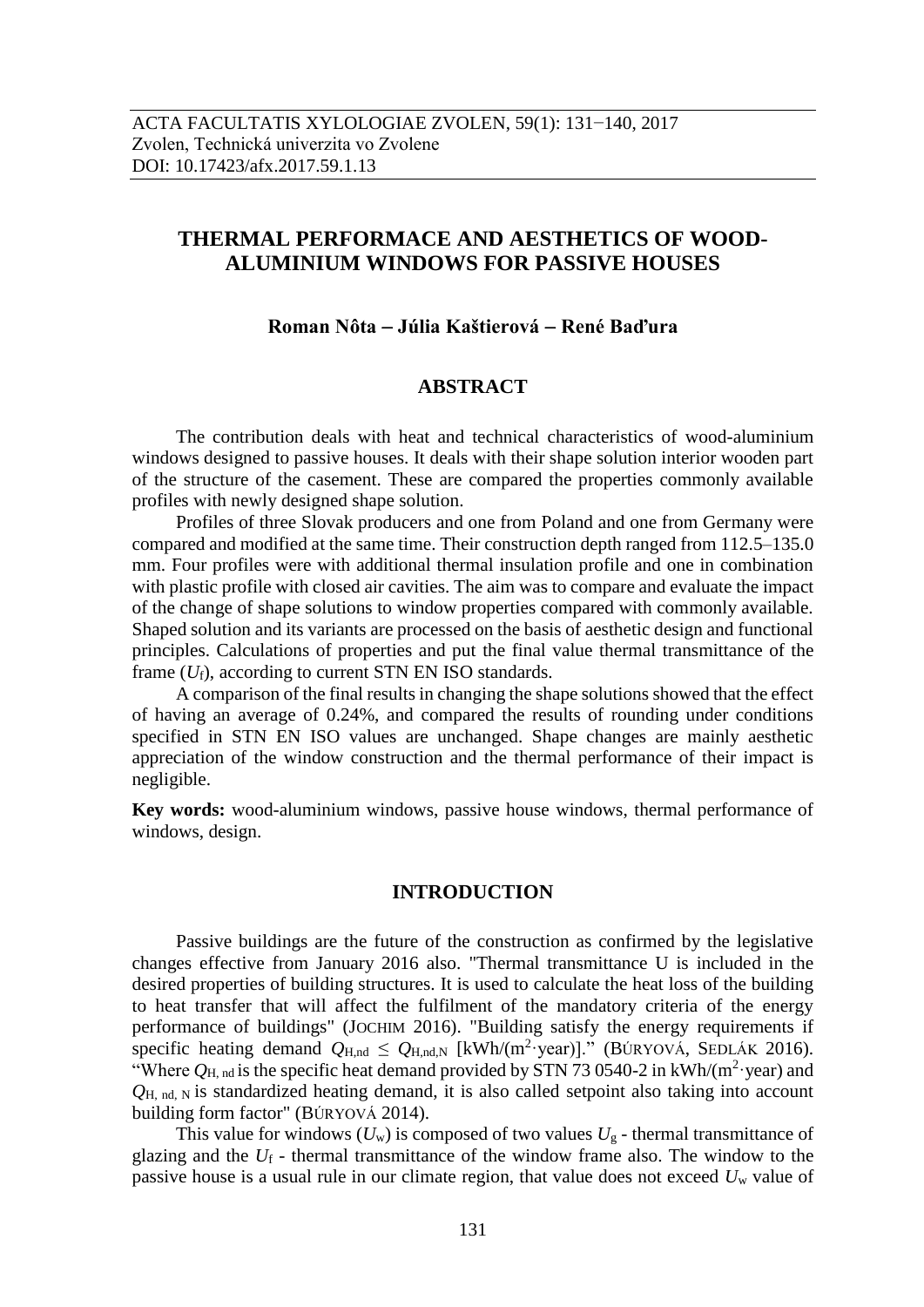0.8 W/m<sup>2</sup>K with glazing with  $U_g = 0.7$  W/m<sup>2</sup>K (PASSIVHAUS INSTITUTE 2016). Window frame constitutes about 25% of the total area of the window (PUŠKÁR *et al*. 2000). Therefore *U*<sup>f</sup> value should be also remain below 0.8 W/m<sup>2</sup>K. According GUSTAVSEN *et al*. (2007), the value  $U_f$  of passive windows with a simple structure, and the window glazing  $U_g$  $= 0.7$  W/m<sup>2</sup>K is in the range 0.63 up to 0.82 W/m<sup>2</sup>K.

Wood-aluminium windows in the comparison to conventional wooden windows have added value in terms of life and use, this is due by the exterior aluminium cover cladding. Manufacturers are not very imaginative and originally in the field of the relating to the aesthetic side of interior design. All windows on the inside part have a close to rectangular type of shape the casement (Fig. 2). This may not satisfy every time to more demanding aesthetic requirements to design of the interior.

This is usually, among other things, that works of research and scientific institutions devoted to wood-aluminium windows (CARDINALE *et al*. 2015, PALKO *et al*. 2012, GRÜLL *et al*. 2006, GRÜLL *et al*. 2005, and others) are not concentrated on solving their shape and influence the design of the window to  $U_f$  as well.

## **THEORETICAL – EXPERIMENTAL PART**

Calculation of thermal transmittance through window frame was made and based on EN ISO 10077 Thermal performance of windows, doors and shutters — Calculation of thermal transmittance. Part 1: General a Part 2: Numerical method for frames. It has been done by simulation in computer program THERM (HUIZENGA *et al.* 2015). The individual results of the various structures window frames make them comparable, so the calculation was conducted under identical conditions, stationary and with the same parameters of the material and with the declared values such as the relevant standards.

Boundary conditions for the calculation: (EN ISO 10077-2):



**Fig. 1 Division of reference boundary conditions for the calculation of Uf (A – adiabatic boundary, B – external surface resistance, C – internal surface resistance, D – increased surface resistance, E – glazing, F – unventilated cavity, G – slightly ventilated cavity, H – well ventilated cavity) [EN ISO 1077-2].**

To calculate the U<sub>f</sub> it were used materials in thermal conductivity ( $\lambda$  [W/m·K]) according to the Tab. 1. The values are taken from STN EN ISO 10077-2:2012 which gives us the characteristics of the materials most commonly used for production of windows.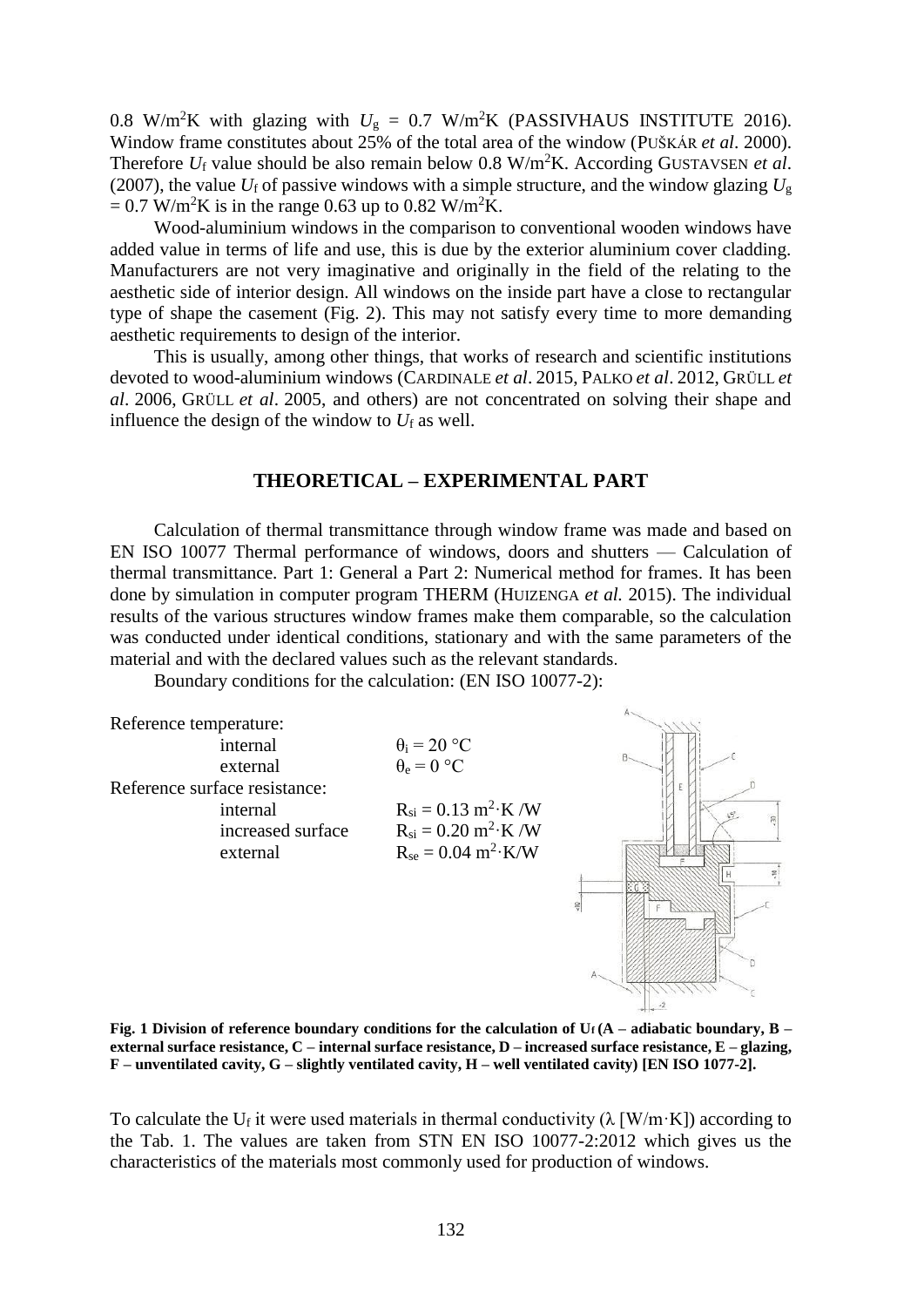|  |  |  |  | Tab. 1 Coefficient of thermal conductivity of frame materials. |  |  |  |
|--|--|--|--|----------------------------------------------------------------|--|--|--|
|--|--|--|--|----------------------------------------------------------------|--|--|--|

| <b>Material</b>                         | Thermal conductivity $(\lambda \text{ [W/m·K]})$ |
|-----------------------------------------|--------------------------------------------------|
| ethylene propylene diene monomer (EPDM) | 0.25                                             |
| steel                                   | 50.00                                            |
| Picea Abies (L.)                        | 0.11                                             |
| polysulfide                             | 0.40                                             |
| silicone                                | 0.35                                             |
| alloy aluminium                         | 160.00                                           |
| polyvinylchloride (PVC)                 | 0.17                                             |
| acrylonitrile butadiene styrene (ABS)   | 0.20                                             |
| highly resistant PS-foam*               | 0.04                                             |

Equivalent thermal conductivity ( $\lambda_{eq}$ ) air cavities has been determined according to the algorithms in the software program THERM, modelled using the ISO 15099 (Thermal performance of windows, doors and shading devices – Detailed calculations) cavity Model

\* COMPACFOAM: CF 150, from COMPACFOAM GmbH, Porzellangasse 22/1/11, 1090 Wien

**Tab. 2 List of researched frames.** 

| No.      | Frame                                                 | Mark | Country of origin |
|----------|-------------------------------------------------------|------|-------------------|
|          | Wood-aluminium with additional and integrated PS-foam | MW   | Slovakia (SR)     |
| $\gamma$ | Wood-aluminium with additional PS-foam                | MR   | Slovakia (SR)     |
| 3.       | Wood-aluminium with additional PS-foam                | MN   | Slovakia (SR)     |
| 4.       | Wood-aluminium with additional PS-foam                | AL   | Poland (PL)       |
| 5.       | Wood-aluminium with plastic profile                   | WG   | Germany (DE)      |

It has been selected five wood-aluminium window profiles intended for passive houses for comparison between geometric change and subsequent change of heat transfer coefficient of the window frame  $(U_f)$  (see Tab. 2). The four sections are the additional thermal insulation of the highly-resistant PS-foam (MH, MR, MN, AR) and one of the additional plastic profile (WG) (see Fig. 2).



**Fig. 2 Profiles of wood aluminium windows with marks.**

Geometry changes concerned mainly to the inner side of the wooden sash. They were designed three variants (V1, V2, V3). These variants have been processed design approach, with emphasis on the aesthetic aspects of the sash (Fig. 3 and 4.). These are reflected the course of the isotherms to the original window profiles here. The design options are equal by design modifications to all the various types of profiles each. Variant V1 was processed according to the gentle curves of the Art Nouveau period. V2 is a variant to variant V1 as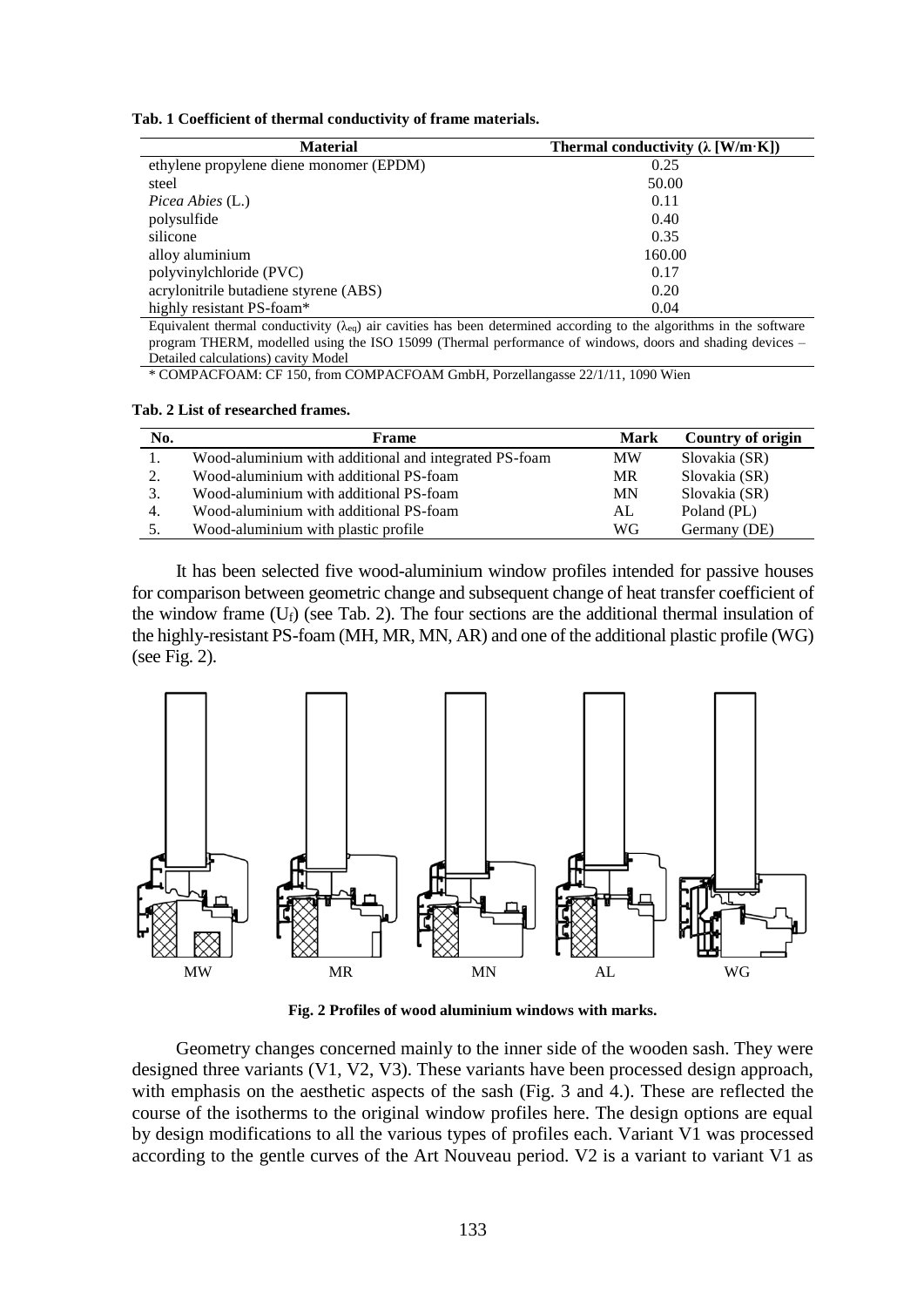opposites. It is characterized by inside sharpened broken line. Variant V3 is connection of sharp chamfer with a concave curve.



**Fig. 3 Geometry of modifications.**



**Fig. 4 Modified of MN profiles.**

## **RESULTS AND DISCUSSION**

Significant impact on the overall terms of the coefficient of thermal transmittance window frame has a total construction ponder and window profile too. It has already been confirmed in the works of various authors several times (PANÁČEK, PUŠKÁR 2016, NÔTA 2016, PUŠKÁR 2012, and others). The total thickness of the wooden part, additional thermal insulation as well as the total depth of the profile in studied structures are shown in Tab. 3. The percentage values of the area of each material in the cross section of window profiles are given in Tab. 4.

| profile   | profile<br>high<br>$\lceil$ mm $\rceil$ | Al<br>dimension<br>$\lceil$ mm $\rceil$ | insulation<br>dimension<br>mm | wood<br>dimension<br>[mm] | overall building<br>depth of profile<br>[mm] | $U_{\rm f}$<br>$[W/m^2K]^*$ | $U_{\rm f}$ [W/m <sup>2</sup> K]<br>by STN EN<br>$ISO*$ |
|-----------|-----------------------------------------|-----------------------------------------|-------------------------------|---------------------------|----------------------------------------------|-----------------------------|---------------------------------------------------------|
| MW        | 123                                     | 17                                      | $30+30**$                     | 85                        | 131.5                                        | 0.7254                      | 0.73                                                    |
| <b>MR</b> | 122                                     | 18                                      | 30                            | 95                        | 143                                          | 0.6987                      | 0.70                                                    |
| MN        | 114                                     | 18                                      | 30                            | 92                        | 140                                          | 0.7085                      | 0.71                                                    |
| AL        | 124                                     | 17                                      | 30                            | 83                        | 131.5                                        | 0.7221                      | 0.72                                                    |
| WG        | 100                                     | 14.5                                    | $35***$                       | 101                       | 150.5                                        | 0.7374                      | 0.74                                                    |

**Tab. 3 Geometric and thermal properties of windows frames.**

\* *U*<sup>f</sup> values has been calculated by software program THERM, \*\* additional insulation is located also in fixed part of frame in window profile, \*\*\* it is insulation due by plastic 3-chamber profile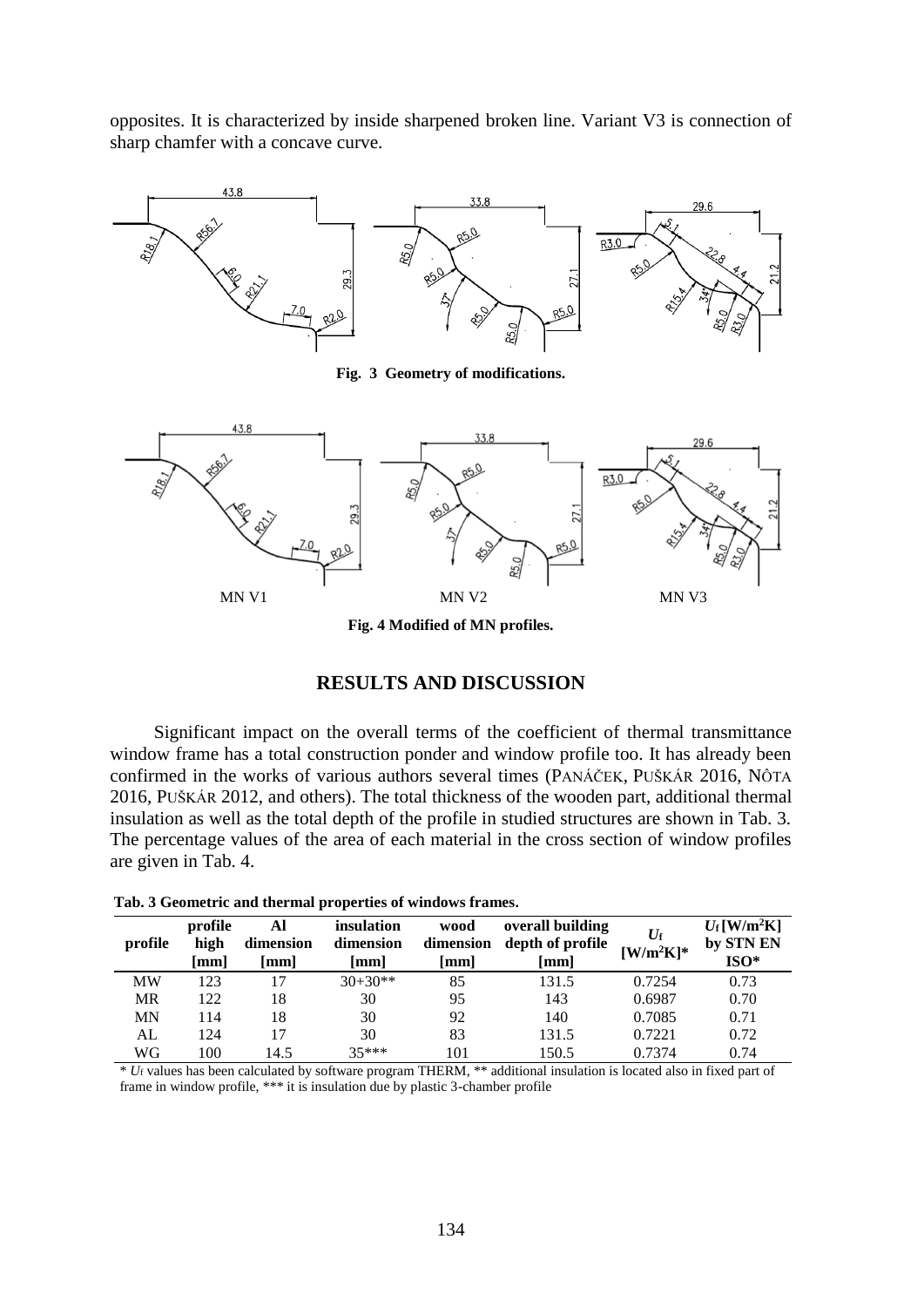

**Fig. 5 Representation of materials on the value** *U***f.**

The most significant impact on the value of thermal transmittance of the window frame is caused by wood material in comparison to the original window profiles like shown in the graph in Fig. 4. The proportion of aluminium at all profiles is comparable and does not affect to change thermal properties fundamentally. Mutual combination of wood and insulation does not have a significant impact on improving the value *U*<sup>f</sup> which is visible to the profile "MW", this is the highest recovery rate at the expense of the share of wood but achieves *U*<sup>f</sup> value of 0.73 W/m<sup>2</sup>K. This makes it to fourth in the list. From all of this we can assume that proper placement of insulation material in the window profile has an impact on the total value of heat transfer coefficient. The profile "WG" has a higher proportion of wood, although it does not provide insulation from high insulating material and the  $U_f$  value is on the end of the compared profiles.



**Fig. 6 Colour infrared results modified of MW profiles.**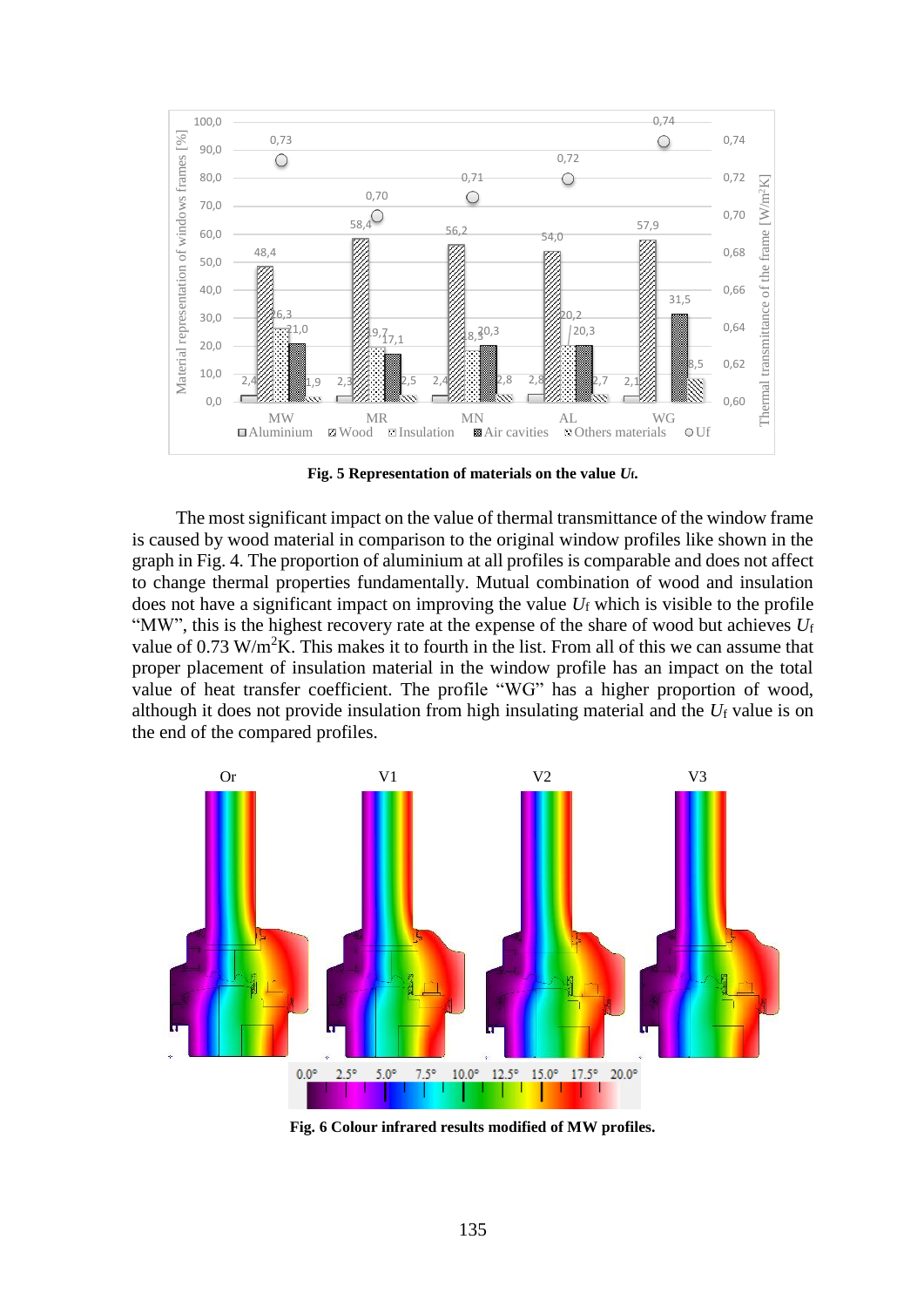Tab. 5 is showing the *U*<sup>f</sup> values for original profiles as well as profiles after changing shape of the profile geometry of the casement.

| profile           | $U_f$ [W/m <sup>2</sup> K] | $\Delta U_f$ [%] to origin | $U_f$ [W/m <sup>2</sup> K] by STN EN ISO |
|-------------------|----------------------------|----------------------------|------------------------------------------|
| MW Or*            | 0.7254                     |                            | 0.73                                     |
| MW V1             | 0.7275                     | $-0.29%$                   | 0.73                                     |
| MW <sub>V2</sub>  | 0.7283                     | $-0.40%$                   | 0.73                                     |
| MW <sub>V3</sub>  | 0.7270                     | $-0.22%$                   | 0.73                                     |
| <b>MR</b> Or      | 0.6987                     |                            | 0.70                                     |
| MR V1             | 0.7012                     | $-0.36%$                   | 0.70                                     |
| MR <sub>V2</sub>  | 0.7000                     | $-0.19%$                   | 0.70                                     |
| MR V3             | 0.6992                     | $-0.07\%$                  | 0.70                                     |
| <b>MN Or</b>      | 0.7085                     |                            | 0.71                                     |
| MN V1             | 0.7119                     | $-0.48%$                   | 0.71                                     |
| MN <sub>V2</sub>  | 0.7105                     | $-0.28%$                   | 0.71                                     |
| MN <sub>V3</sub>  | 0.7097                     | $-0.17%$                   | 0.71                                     |
| AL Or             | 0.7221                     |                            | 0.72                                     |
| AL V1             | 0.7233                     | $-0.17%$                   | 0.72                                     |
| ALV <sub>2</sub>  | 0.7238                     | $-0.24%$                   | 0.72                                     |
| AL <sub>V3</sub>  | 0.7227                     | $-0.08%$                   | 0.72                                     |
| WG Or             | 0.7374                     |                            | 0.74                                     |
| WG V1             | 0.7406                     | $-0.43%$                   | 0.74                                     |
| WG V <sub>2</sub> | 0.7389                     | $-0.20%$                   | 0.74                                     |
| WG V3             | 0.7379                     | $-0.07%$                   | 0.74                                     |

**Tab. 4 Thermal properties of original and modified profiles.**

\* Or – origin profile



**Fig. 7 Colour infrared results modified of AL profiles.**

The value of thermal transmittance has been aggravated in the range of 0.22% to 0.40% for profile produced MW. Profile AL was in the range of 0.08% up to 0.24%. However, these values do not correspond to the estimated value of the losses of wooden mass. It is therefore necessary to do deepen its analysis of the results, which is not consistent with the purpose of aim of this article.

For profiles from MN, MR and WG was visible deterioration of thermal transmittance factor (MN 0.48% – 0.17%, MR 0.07% – 0.36%, WG 0.07% – 0.43%). It was dependent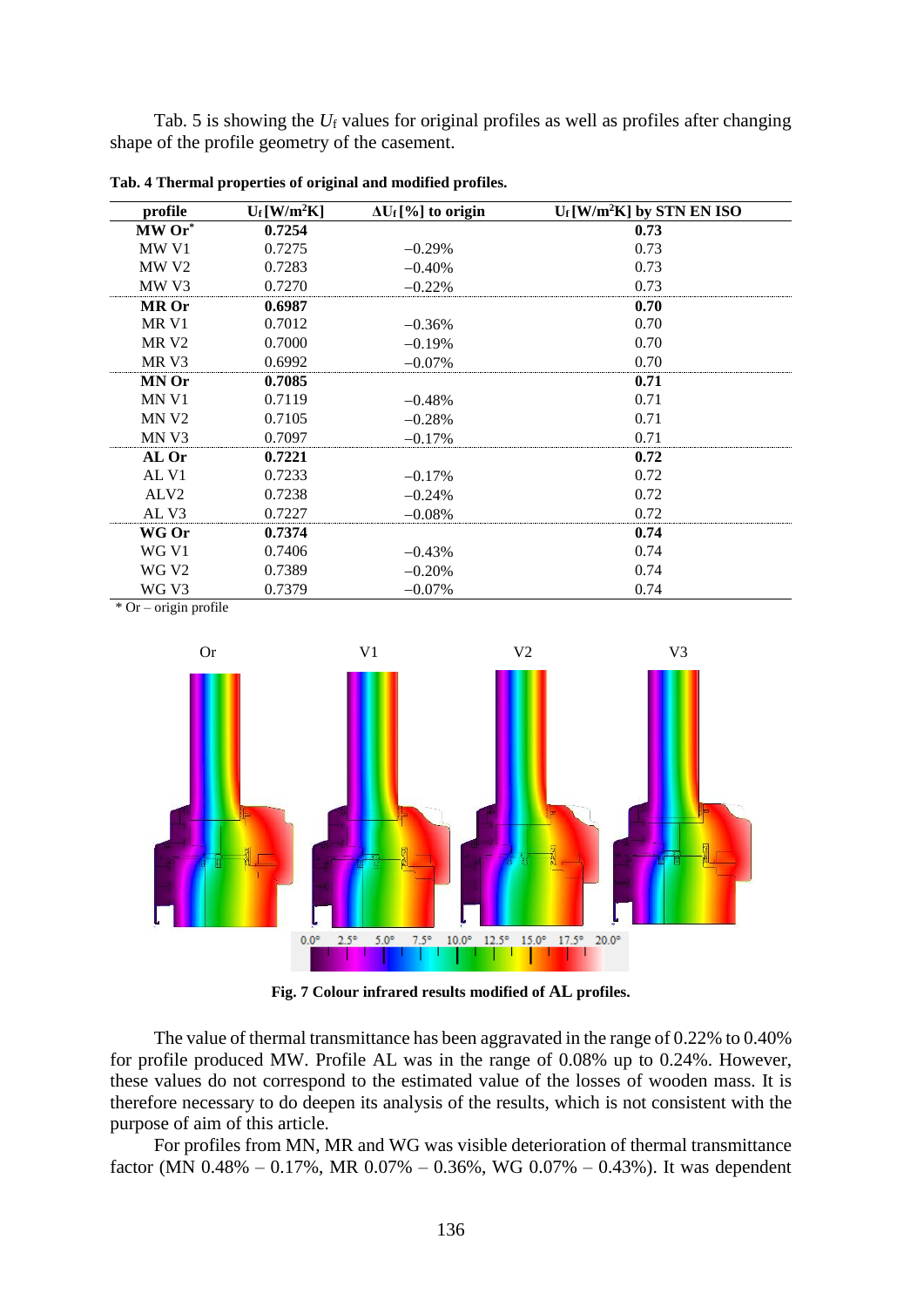linearly caused by loss of wooden mass in windows casement. That is coinciding with assumptions.

However, it is clear that the change in the temperature field of the casement profile has changed minimally at least, see Fig. 6. – Fig. 10.



**Fig. 8 Colour infrared results modified of MR profiles.**



**Fig. 9 Colour infrared results modified of MN profiles.**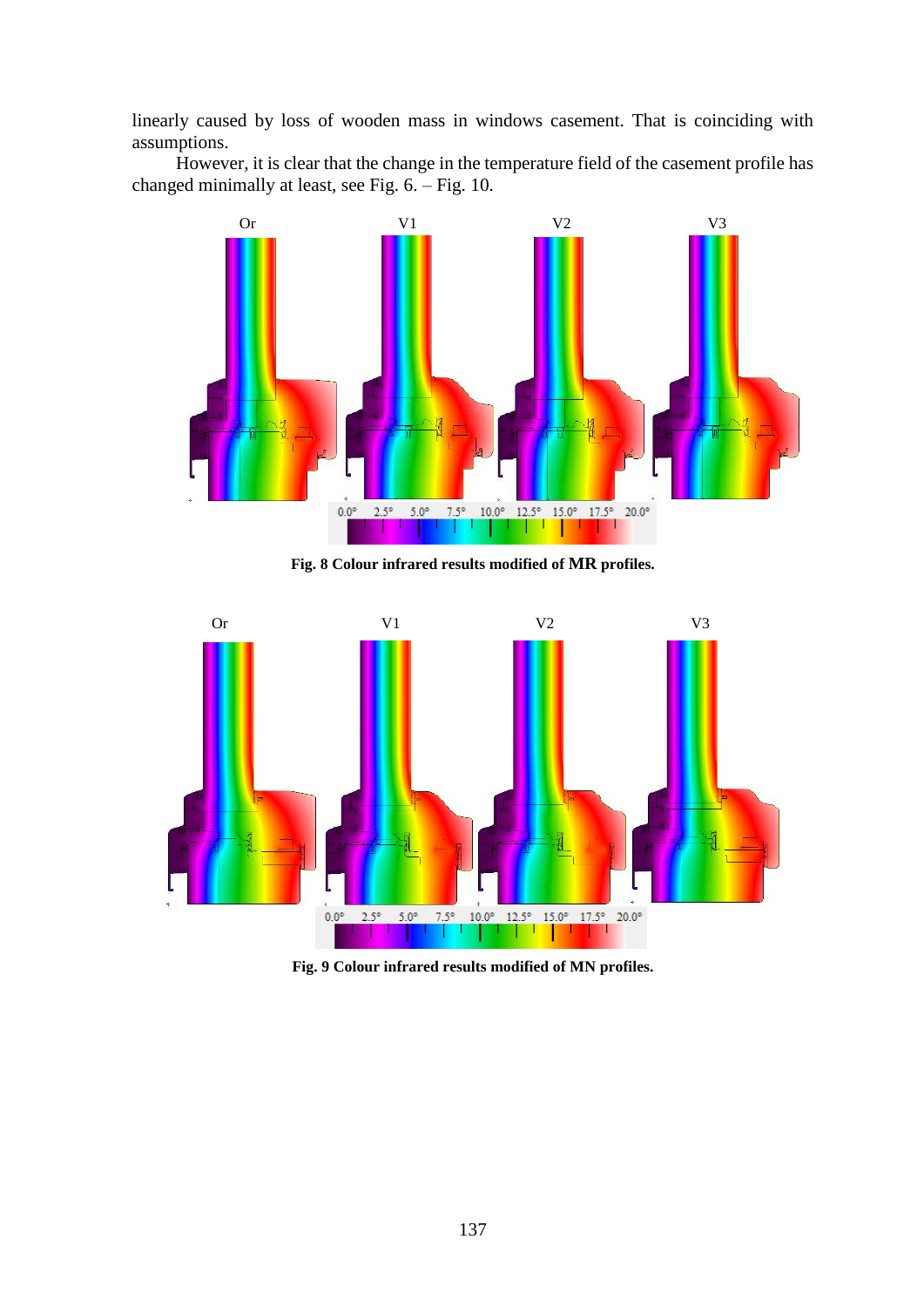

**Fig. 10 Colour infrared results modified of WG profiles.**

## **CONCLUSIONS**

The average value coefficient of heat transfer in window frame has worsened after design change of the shape solutions, it was agreed and based on the assumption. That is due by removal of timber in window profile. This deterioration is varied in the range of –0.07 up to –0.48%. While the sanding of wood mass has been ranged in between 5.11% to 19.81%. On average, it represented values  $\phi \Delta U_f = 0.24\%$  and  $\phi \Delta A_{cf} = 10.72\%$ <sup>1</sup>. However these changes do not constitute any effect to express its overall values coefficient of heat transfer according to current standards, for individual profiles (see Tab. 5.). STN EN ISO 1077- 2:2012 article *7.4 Results* indicated: The total thermal transmittance of the frame section shall be given to two significant figure, i.e. to two decimal places if less than 1.0.

We have confirmed through simulations our assuming that editing the shape of window construction profile, which is based on the loss of timber in windows up to value about 20% of the area its window casement, its thermal performance worsen in the order of just tenths of a percent. In the context of the overall results of rounding that deterioration it is negligible and does not have any significant affect the properties window presented by thermal-technical site in the final result. Just that it brings added value in terms of modern architecture and aesthetics. Larger variation of frames allow to architects use with the window as a full-fledged component of interior. This element fits into the overall concept with its expression. This can be achieved by simply a seemingly form of edge and the window frame too. These basic modifications may serve as a guide to subsequent possibilities of change. The ideas can be applied to the requirements of the architect or designer without significantly affecting into quality of the window then.

#### **REFERENCES**

l

AUTORS. 2014: International Window Standards, Final report, April 2014, RDH Bulding Engineering Ltd. 2014.

 ${}^{1}$  A<sub>cf</sub> – Area of casement frame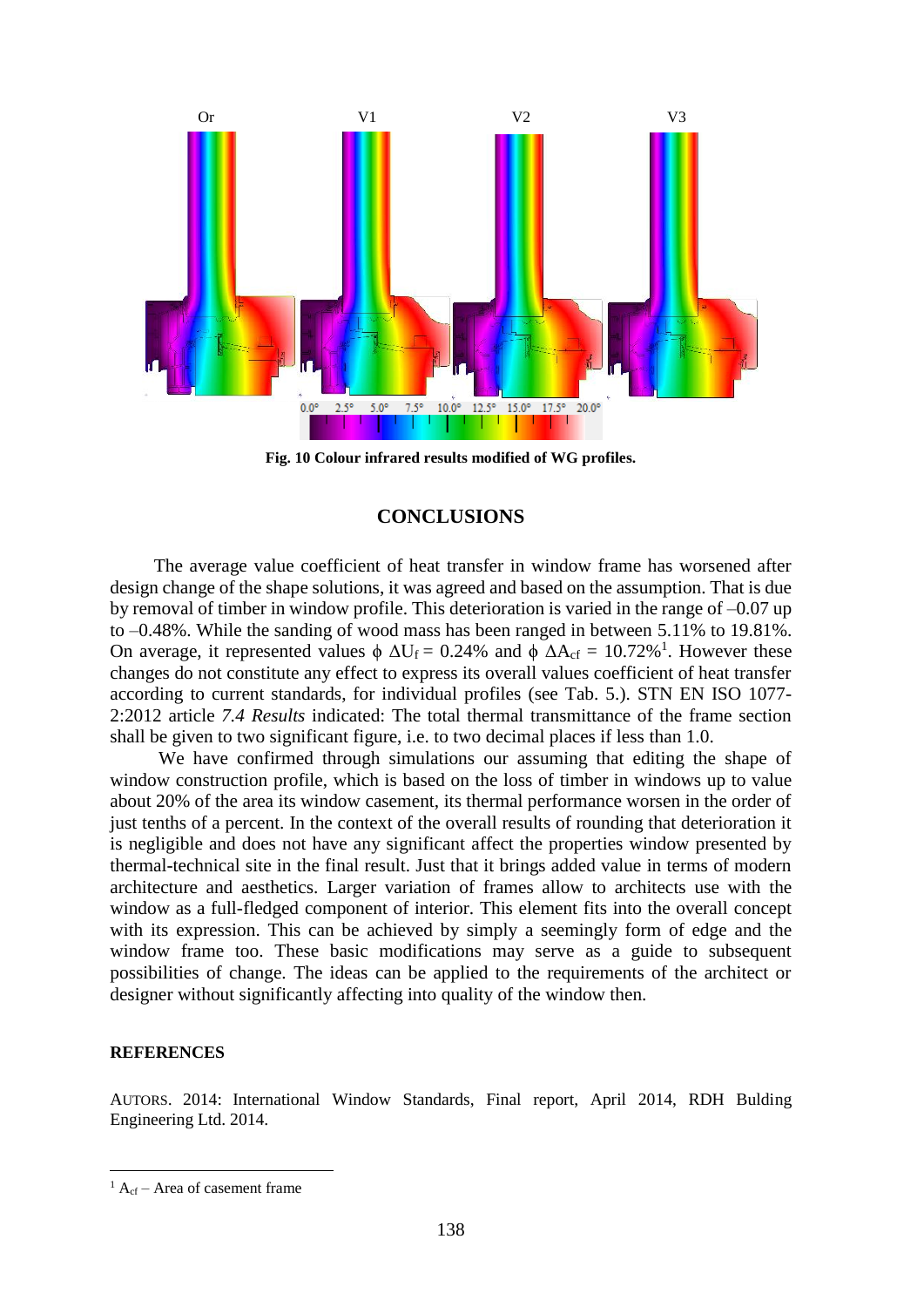BÚRYOVÁ, D. 2014. Drevostavby a ich energetická náročnosť. In Nemzetközi Konferencia válogatott előadások gyűjteménye, Sopron, Nyugat-magyarországi Egyetem Kiadó, 2014, ISBN 978-963-334-158-2.

BÚRYOVÁ, D., SEDLÁK, P. 2016. Wood log house – comprehensive thermal prediction and energy consumption quantification, In The Path Forward for Wood Products: A Global Perspective - Proceedings of Scientific Papers, p. 157–165, Baton Rouge, Louisiana, USA, WoodEMA, i.a. 2016, ISBN 978-0-692-76612-5.

CARDINALE, N., ROSPI, G., CARDINALE, T. 2015. Numericall and experimental thermal analysis for the improvement of various types of windows frames and rolling-shutter boxes**.** International Journal of Energy and Environmental Engineering.  $(6)$ : 101–110, ISSN 20089163.

GRÜLL, G., FRIFT,R., TEISCHINGER, A. 2006. Computer modelling of steady-state moisture diffusion through wood/aluminium windows with different coatings. Surface Coatiugs International Part B: Coathings Transactions, 89(2): 99-107, 2006, ISSN 14764865.

GRÜLL, G., ANDERL, T., SCHWEIGER, I. 2005. Wood moisture content of coated wood-aluminium windows during three yers of natural eathering. Holz als Roh- und Werkstoff,  $63(5)$ :  $334-341$ , ISSN 0018-3768.

GUSTAVSEN, A. 2001. Heat Transfer in Window Frames with Internal Cavities, Doctoral Dissertation, Report 2001, Department of Building and Construction Engineering, Norwegian University of Science and Technology. Norway, 2001.

GUSTAVSEN, A., JELLE P.B., ARASTEH D, KOHLER CH. 2007. State-of-the-Art Highly Insulating Window Frames – Research and Market Review, Project report no 6, dostupné online: https://windows.lbl.gov/adv\_sys/NTNU-LBNL-EuropeanFramesReport.pdf [cit. 25.7.2015], Norwegian Univesity of Science and Technology, Building and Infrastructure 2007, ISBN 978-82- 536-0970-6.

GUSTAVSEN, A., GOUDEY, H., UVSLØKK, S., TALEV, G., ARASTEH, D., KOHLER, C. AND JELLE, B.P. 2010. Experimental examination of the thermal transmittance of high performance window frames and comparison with numerical simulations. Proceedings of Thermal Performance of the Exterior Envelopes of Whole Buildings XI International Conference, Florida.

HUIZENGA CH. *et al*. 2015. THERM 7.4.3.0: Program description. A PC program for analysing the two-dimensional heat transfer through building products. Berkeley, California: University of California 2015.

JOCHIM, S. 2016. Stanovenie súčiniteľa prechodu tepla zrubových stien na základe jednorozmerného šírenia tepla. Acta Fakultatis Xylologiae Zvolen, 58(1): 75–82, ISSN 1336-3824.

NÔTA, R. 2016. Tepelno-technické vlastnosti drevohliníkových a drevených okien /Thermal performance of wood-aluminium and wooden windows. Acta Facultatis Xylologiae Zvolen, 58(1): 83-94, ISSN 1336-3824.

PALKO, M., PALKOVA, A., PUŠKÁR, A. 2011. Analysis of water vapour condensation in gap between casement and window frame of wooden windows. Wood Research, 57(4): 581-590. ISSN 1336-4561.

PANÁČEK, P., PUŠKÁR A. 2016. Impact of growing conditions of spruce wood on thermal performace of Windows. Applied mechanics and materials,  $820: 89-193$ , ISSN 1662-7482.

PASSIVHAUS INSTITUT. 2016. Kriterien und Algorithmen für Zertifizierte Passivhaus Komponenten: Transparente Bauteile und Öffnungselemente in der Gebäudehülle., dostupné online: http://www.passiv.de/downloads/03\_zertifizierungskriterien\_transparente\_bauteile.pdf, [cit.: 20.7.2016], Passivhaus institut Dr. Wolfgag Feist, Darmatadt 2016.

PUŠKÁR, A., SZOMOLÁNYIOVÁ, K., FUČILA, J. 2000. Okná dvere zasklené steny, 1. vydanie, Bratislava : Jaga group, v.o.s, 2000, ISBN 80-88905-62-1.

PUŠKÁR A. 2012. Súčasný stav okenných konštrukcií a predpoklady vývoja. In Dřevěná okna, dveře, schody 2012. Brno : Mendelova univerzita v Brně, 2012. 1 zv. (rôzne str.). ISBN 978-80-7375-599-7.

STN EN ISO 1077-1:2012, Thermal performance of windows, doors and shutters — Calculation of thermal transmittance. Part 1: General.

STN EN ISO 1077-2:2012, Thermal performance of windows, doors and shutters — Calculation of thermal transmittance. Part 2: Numerical method for frames,